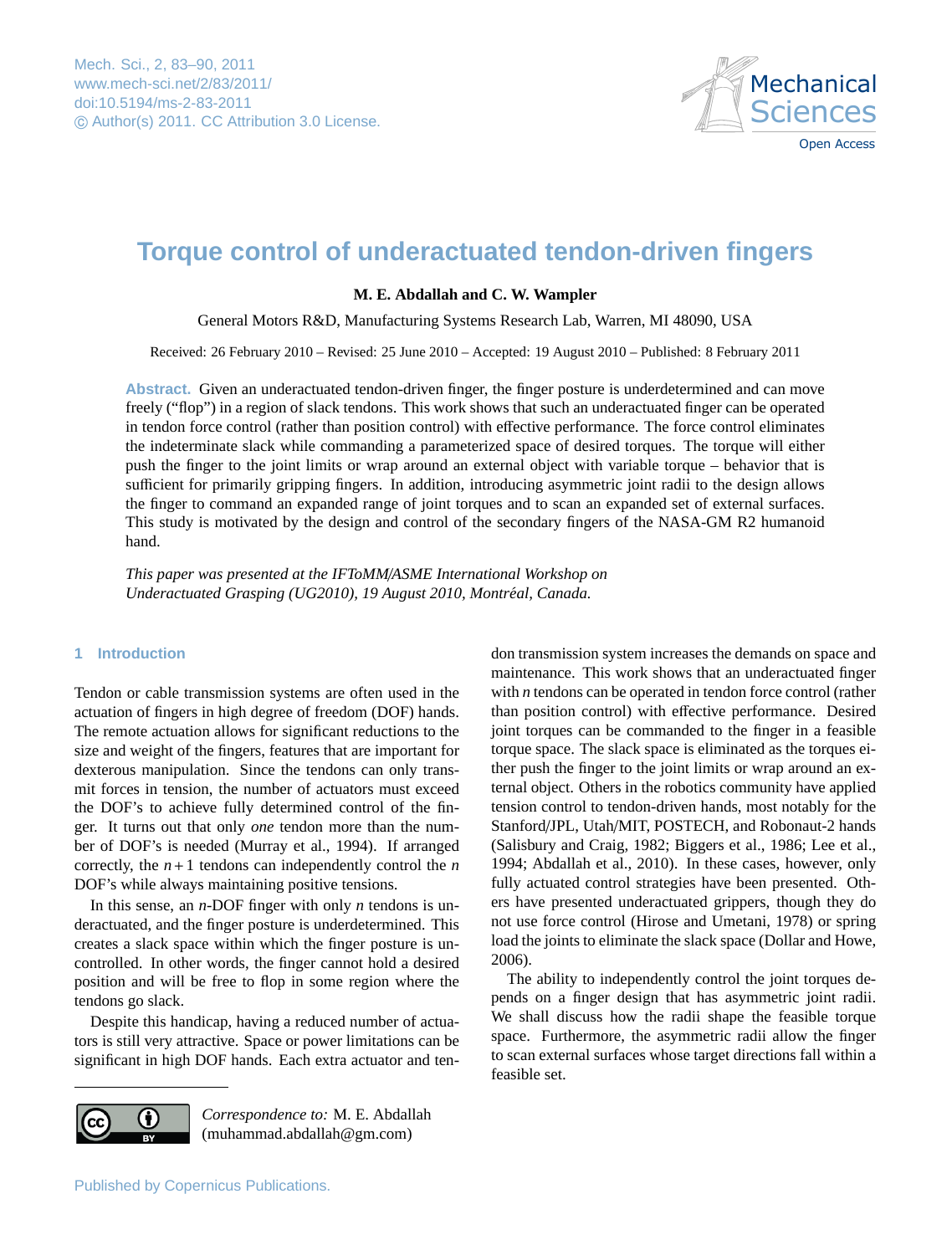



<span id="page-1-0"></span>**Figure 1.** The secondary fingers of R2 are underactuated.

In short, in asymmetric underactuated fingers, the torques are fully determined functions of the tendon tensions, whereas joint positions are not fully determined by the tendon positions. Therefore, we propose to control such fingers by controlling the tendon tensions instead of positions. This work starts with a thorough analysis of a two-DOF finger before generalizing the conditions to an *n*-DOF system.

This study was motivated by the design and control of the NASA-GM Robonaut-2 humanoid hand, shown in Fig. [1.](#page-1-0) The secondary fingers of the hand, i.e. the ring and little fingers, are underactuated to reduce the number of actuators and allow for a human-sized form factor. The primary objective of these fingers is to support the dexterous set of fingers in gripping larger objects.

#### **2 Tension control**

Suppose that we control the tensions in a tendon-actuated mechanism. For an open chain linkage with concentric circular pulleys and negligible friction, the relation between the actuated joint torques,  $\tau$ , and tendon tensions,  $f$ , is

<span id="page-1-2"></span>
$$
\tau = \mathbf{R}f. \tag{1}
$$

Matrix **R** is known as the tendon map matrix. If the pulleys are noncircular, the same relation holds, but **R** then varies with the configuration of the linkage. That is, if *q* is the set of joint angles for the linkage, we have  $\tau = \mathbf{R}(q)f$ . Although

<span id="page-1-1"></span>**Figure 2.** A 2 DOF finger with two tendons.  $x_1$  represents the flexor tendon and  $x_2$  the extensor.

this relation is true for all tension values, one must remember that only non-negative tensions are possible. This limitation means that it is only feasible to access a limited portion of the joint torque space, as we will discuss further below.

As an illustration, consider the 2 DOF finger shown in Fig. [2.](#page-1-1) The tendons wrap around idler pulleys of radii *r*<sup>1</sup> and  $r_2$  at the first joint, and radii of  $r_3$  and  $r_4$  at the second joint, terminating on the distal link. *r<sup>i</sup>* are all positive scalars. In this case, the tendon map matrix becomes

$$
\mathbf{R} = \begin{bmatrix} r_1 & -r_2 \\ r_3 & -r_4 \end{bmatrix} .
$$
 (2)

The dimensionality of the set of feasible torques depends on the design of the pulleys. For a symmetrical choice of pulley radii,  $r_1 = r_2$  and  $r_3 = r_4$ , matrix **R** is singular. No matter what tensions are applied, the joint torques stay in a constant ratio  $\tau_1/\tau_2 = r_1/r_3$ . Thus, only a one-dimensional line in torque space is feasible, and this will be limited to just a line segment due to actuator saturation limits. In contrast, for a more general choice of radii, **R** becomes nonsingular, and we may invert Eq.  $(1)$  to obtain the tensions  $f$  that will produce a given joint torque  $\tau$ :

$$
f = \mathbf{R}^{-1} \boldsymbol{\tau}.
$$
 (3)

Again, the limits on the tendon tensions give limits on what torques can be commanded. If **R** is nearly singular, even moderate torque commands in the singular direction will require large tensions. Nevertheless, there is a twodimensional region of the torque space that is feasible.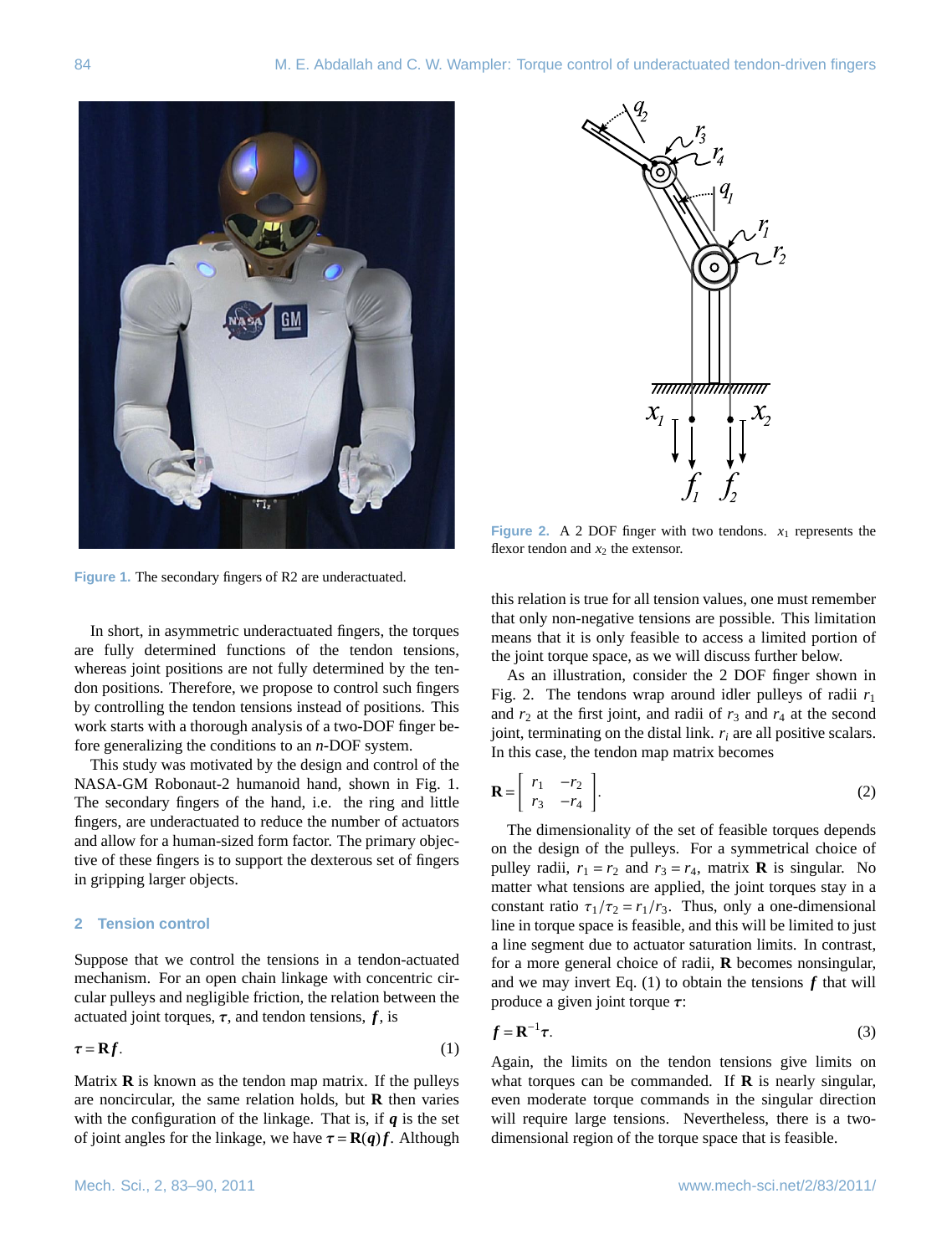# **3 Position control**

Suppose that we control position of the tendons instead of their tensions. As long as the tendons remain taut, a standard virtual work argument implies that the relation between joint and actuator motion is governed by the same matrix **R** involved in the torque-tension relation (Eq. [1\)](#page-1-2):

$$
\dot{\mathbf{x}} = \mathbf{R}^T \dot{\mathbf{q}},\tag{4}
$$

where  $x$  is the set of tendon actuator positions. In the more general case where the tendons may become lax, it is helpful to introduce an intermediate variable *y* that represents the tendon extension that would keep the tendons taut, while *x* is the actual extension of the tendon actuators. Then, starting from any configuration in which the tendons are initially taut, i.e.,  $x = y$ , we have

$$
\dot{\mathbf{x}} \le \dot{\mathbf{y}} = \mathbf{R}^T \dot{\mathbf{q}}.\tag{5}
$$

(By this notation, we mean that the inequality holds for each row of the matrix expression.) Even if the actuators are held stationary,  $\dot{x} = 0$ , the finger can move with  $\dot{y}$  in the positive quadrant:  $\dot{y}_1 \geq 0$ ,  $\dot{y}_2 \geq 0$ . Such motions enter the *slack region*, a bounded region in which the finger may move freely even though the actuators are held stationary.

The slack region is described by inequalities at the position level. We assume that all quantities are measured from an initial position  $x = y = q = 0$  in which the tendons are taut. Assuming inelastic tendons, the joint motion is constrained by the length of tendons:

$$
x \le y = \mathbf{R}^T q. \tag{6}
$$

In particular, for the finger of Fig. [2,](#page-1-1) we have

$$
x_1 \le r_1 q_1 + r_3 q_2 \tag{7}
$$
  

$$
x_2 \le -r_2 q_1 - r_4 q_2
$$

In general, the intersection of these two inequalities consists of a wedge that defines the slack region. As the input side of the tendons  $(x_1 \text{ and } x_2)$  are displaced, these inequalities shift and change the slack region. An example is shown in Fig. [3.](#page-2-0) In the interior of the slack region, the tendons lose tension, while on either boundary, one tendon is taut, the other slack. For symmetric designs, the constraints become parallel as shown in Fig. [4.](#page-2-1) In this case, the tendons perfectly oppose each other, so they can be drawn taut, at which point their constraints in joint space collapse onto each other into a single line that matches the null-space of  $\mathbf{R}^T$ . Even though the tendons will remain taut, they cannot resist motion along this line.



**Figure 3.** The slack space (shaded region) is bound by the two constraints (lines) and the joint limits (box).

<span id="page-2-0"></span>

<span id="page-2-1"></span>**Figure 4.** The slack space for a symmetric pulley design.

### **4 Feasible torques**

Not all joint torques are possible due to the nature of both the tendons and actuators. Due to the tendons, each tendon tension  $f_i$ ,  $i = 1,...,n$ , must be nonnegative. Due to the actuators, each tendon tension also has an upper limit, say  $f^+$ . In short each tendon tension also has an upper limit, say  $f_i^+$ . In short,

$$
0 \le f_i \le f_i^+, \qquad i = 1, ..., n. \tag{8}
$$

This rectangular region in tension space gets mapped by **R** into an *n*-parallelotope (the generalization to *n* dimensions of a parallelogram.) The 2*<sup>n</sup>* vertices of this feasible torque region are given by evaluating **R***f* for every combination of tendon tensions at their respective limits. In particular, let *R<sup>i</sup>* be the *i*-th column of **R**. Then, for a two-link finger actuated by two tendons, the feasible torque region is a parallelogram with vertices:

$$
\{(0,0),\boldsymbol{R}_1f_1^+, \boldsymbol{R}_2f_2^+, \boldsymbol{R}_1f_1^+ + \boldsymbol{R}_2f_2^+\}.
$$

Figure [5](#page-3-0) illustrates the case of  $r_1 > r_2 = r_3 = r_4$  with equal maximum tensions.

It is appropriate to limit the finger operation to the condition that both joint torques have the same direction. In other words, the joints are both in either flexion or extension. This covers the behavior of fingers designed for gripping. In Fig. [5,](#page-3-0) the regions that correspond to this condition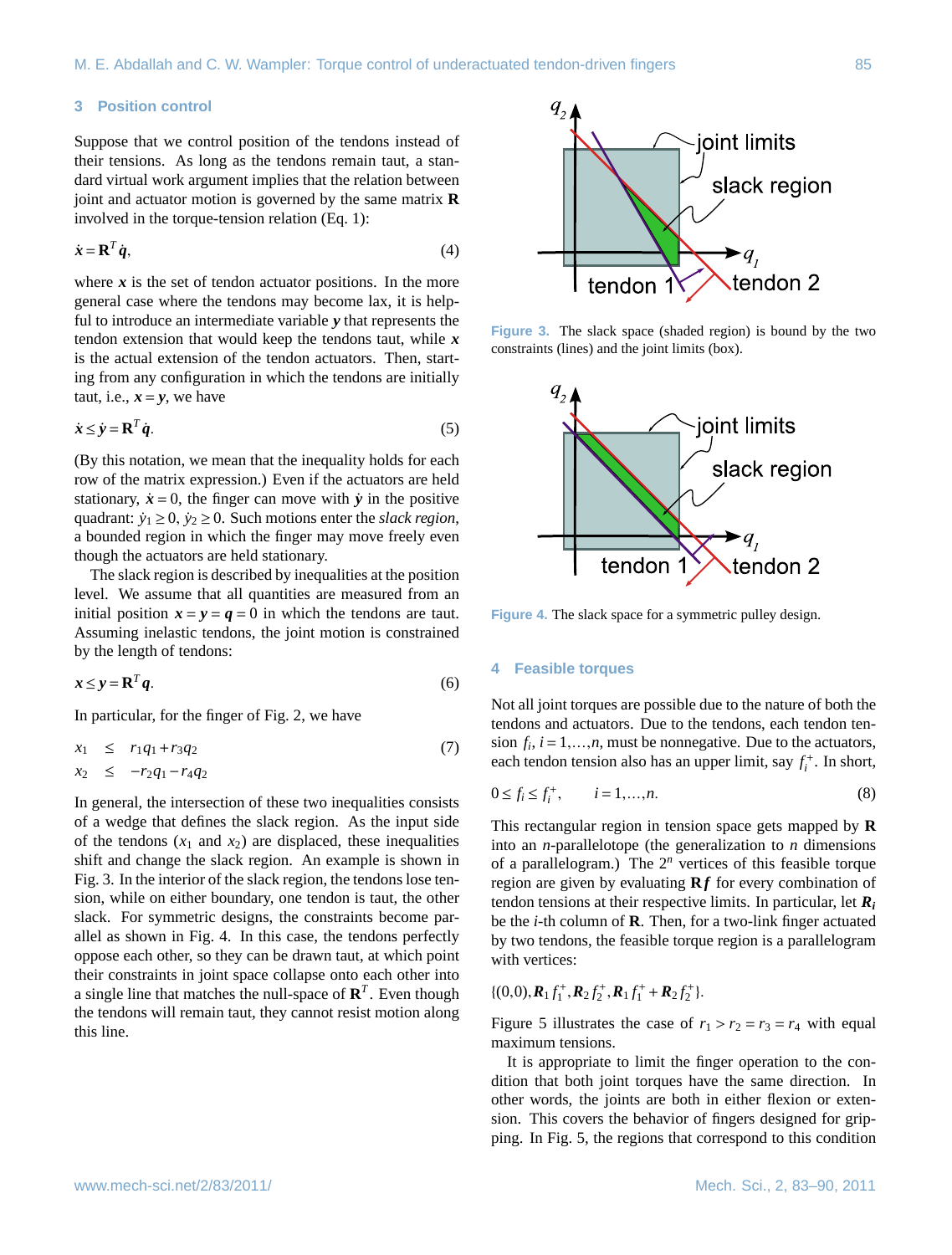

<span id="page-3-0"></span>**Figure 5.** The space of feasible joint torques. It represents the positive span of  $R_i$ , given upper bounds on the tensions. Region (I) indicates when both joints are in flexion. Region (III) indicates when both joints are in extension.

are regions *I* and *III*. Hence in flexion,  $\tau_2 \leq \frac{r_1}{r_2} \tau_1$ . While in extension  $\tau_2 \leq \tau_1$ extension,  $\tau_2 \leq \tau_1$ .

For the sake of simplicity, the joint torques in the two-joint finger can also optionally be limited to operate along just  $R_1$ or  $R_2$ , that is, we pull on one tendon while maintaining a minimal tension on the other. In this case, the torques become parameterized by a single DOF. This mode of operation causes the joint torques to be both in either flexion or extension. Such a control mode is well suited for fingers designed primarily for gripping. While fingers intended for manipulation need to be fully actuated and fully controllable, gripping fingers simply need to flexibly grip objects with variable strength and variable posture. Hence, one DOF is sufficient to either specify the grip strength or to fully extend the finger. The commanded joint torques will thus drive the finger until it either comes to rest against the joint limits or wraps around an external object.

#### **5 Design considerations**

The tendon configuration greatly affects the feasible joint torque space, and a bad design can produce a space with undesirable characteristics. Consider the same finger in Fig. [2,](#page-1-1) but suppose we reverse the direction of wrap on the upper joint. This results in a new tendon map,

$$
\mathbf{R} = \begin{bmatrix} r_1 & -r_2 \\ -r_3 & r_4 \end{bmatrix} . \tag{9}
$$

Although this arrangement is valid in many ways, it produces a potentially undesirable space of feasible joint torques – shown in Fig. [6.](#page-3-1) Assuming  $r_1 > r_2 = r_3 = r_4$ , as before, the feasible region excludes quadrant three, meaning that the finger can no longer command both joints simultaneously in ex-



<span id="page-3-1"></span>**Figure 6.** A different tendon arrangement can produce undesirable results. In this case, both joints cannot be extended simultaneously.



<span id="page-3-2"></span>**Figure 7.** For limited tendon tensions, the torque space is defined by the above parallelogram. The ratio of  $\frac{r_1}{r_2}$  affects the area and conditioning of the possible solution.

tension, and its ability to simultaneously move both in flexion is limited.

The size of the joint radii carry several design implications as well. For a given tendon force and stroke length, larger radii increase the maximum joint torques while decreasing the joint range. Consider Fig. [5](#page-3-0) again. To obtain good control off the diagonal, the differences in the radii must be large enough to leave  $\bf{R}$  well conditioned. As  $r_1$  increases with  $r_2 = r_3 = r_4$ , vector  $\mathbf{R}_1$  rotates clockwise and grows in length. As  $R_1$  rotates, the area of the feasible parallelogram increases, but the ability to move along the diagonal in flexion is sacrificed. This behavior is demonstrated in Fig. [7.](#page-3-2)

It is important to note that while a more asymmetrical arrangement increases the area of the feasible torque region, it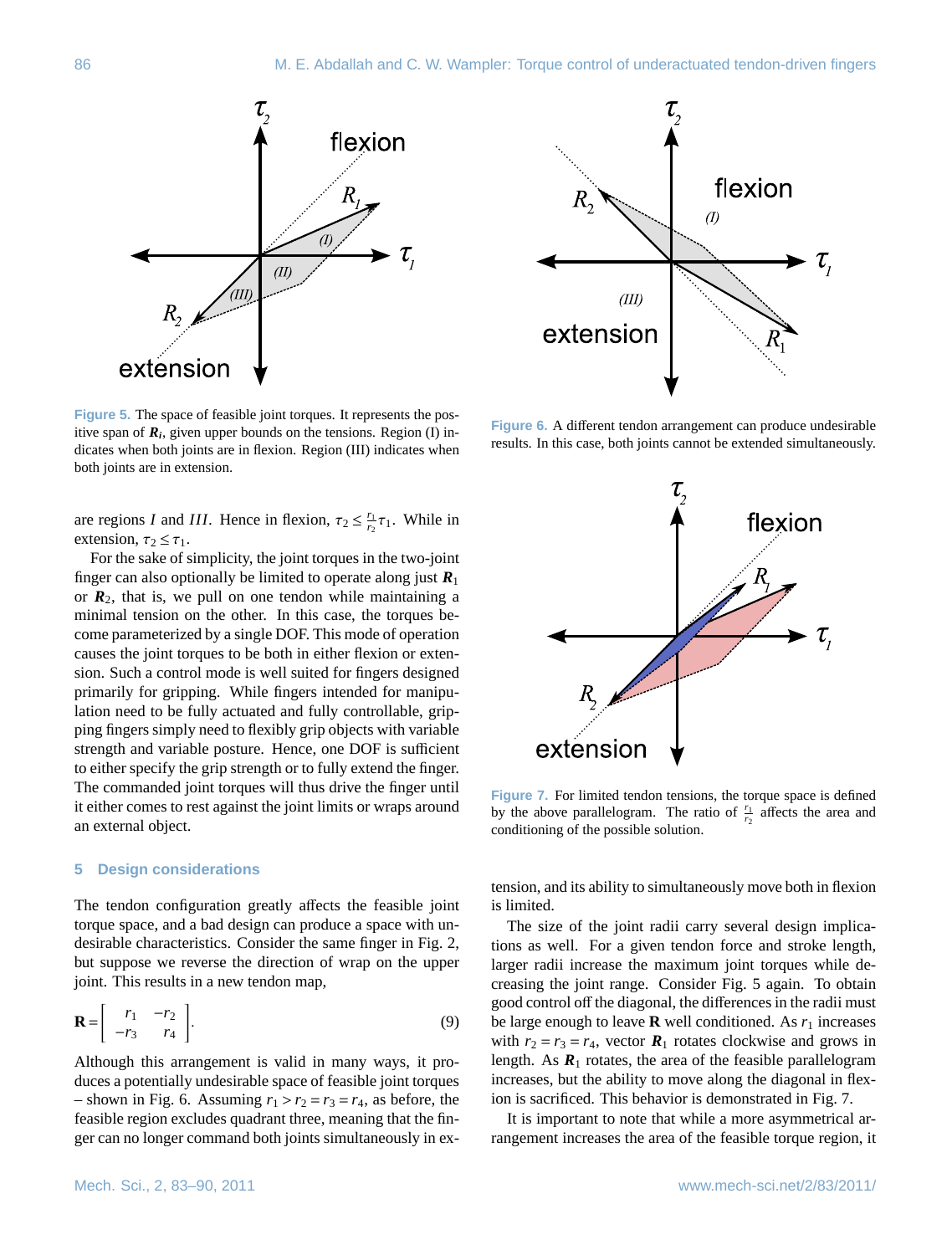also widens the slack region. This is not too much of a concern as long as the finger is under tension control, or if the actuators are parked near a boundary of the joint space (see next section). But if the actuators are parked in the middle of their ranges, the larger slack region may be undesirable. For example, it may be possible for slack tendons to escape their guideways such that the mechanism will not return to a usable state even when the actuators re-tension the tendons.

## **6 Position control with external constraints**

We have seen that position control of an underactuated finger can only constrain the finger to a slack region. Without joint limits or external contact constraints, this region would be infinite in extent, but with them, the slack region becomes finite. In fact, under certain conditions, the slack region can shrink to a point, that is, the underactuated finger can become fully controlled in position when acting against a constraint.

It takes a minimum of three inequalities to bound a finite region of the plane, or in general,  $n+1$  inequalities to bound a finite region in *n*-space. This is the fundamental reason why *n*+1 tendons are required to hold an *n*-DOF mechanism in place without any external constraints. But once the mechanism contacts the environment or a hard joint limit, its freedom drops and *n* tendons may become sufficient. However, the direction of the external constraint matters: it must be oriented such that the finger can exert a positive force against it. It is easiest to understand this if the external constraint is first mapped into an equivalent joint-space constraint. Then the ability to exert forces on the constraint can be reinterpreted as the ability to exert joint torques against the joint space constraint.

The symmetric pulley case, or any case in which **R** has co-rank 1 (meaning that it is singular with a one-dimensional null space), there remains a complete one-dimensional slack space. Any single one-sided constraint can only cut this infinite line into a ray. It takes two independent constraints in opposition to reduce the slack region to a single point. We illustrate this in the next section on joint limits.

# 6.1 Joint limits

Let's first examine the situation for the case of joint limit constraints without additional contact. Figure [3](#page-2-0) shows the slack region for the two-joint finger with asymmetric radii. Notice that if the tendons are pulled sufficiently, the slack region will shrink to a point somewhere on the boundary of the joint limit box. Figure [8](#page-4-0) illustrates a configuration where the slack region has been reduced to a tiny triangle. A slight additional tug on either tendon will trap the finger at a point with  $q_1$  at its maximum,  $q_1^+$ . It is clear that in this manner the finger can be fully constrained at any point on the southeast boundary of the joint limits, that is, any point with either *q*<sup>1</sup> at its maximum  $q_1^+$  or  $q_2$  at its minimum  $q_2^-$ .



**Figure 8.** The asymmetric finger trapped near the maximum of *q*1.

<span id="page-4-0"></span>

<span id="page-4-1"></span>**Figure 9.** The symmetric finger is stable only at full flexion or full extension.

In contrast, the symmetric finger requires two additional constraints to become fully constrained. This can occur only at full flexion  $(q_1$  and  $q_2$  both at their maxima) or at full extension (both joints at their minima). This is illustrated in Fig. [9.](#page-4-1)

Another way to view the situation is through the feasible torque space. By reference to Fig. [5,](#page-3-0) one sees that the asymmetric finger can generate torque in either the positive  $\tau_1$  or the negative  $\tau_2$  directions and can also generate torque vectors with components that can resist movement along the  $q_1 = q_1^+$  or the  $q_2 = q_2^-$  joint limits. In contrast, the symmetric arrangement can only generate torques along the diagonal,  $\tau_1 = \tau_2$ , and thus can be stably driven only to the corners along this diagonal.

## 6.2 General constraints

Point contact with an external object introduces a new constraint and multiple point contacts introduce multiple constraints. These may be mapped into the joint space of the mechanism. Neglecting friction, the mechanism may reach quasi-static equilibrium in contact if and only if the inward normal to the contact constraint in joint space is within the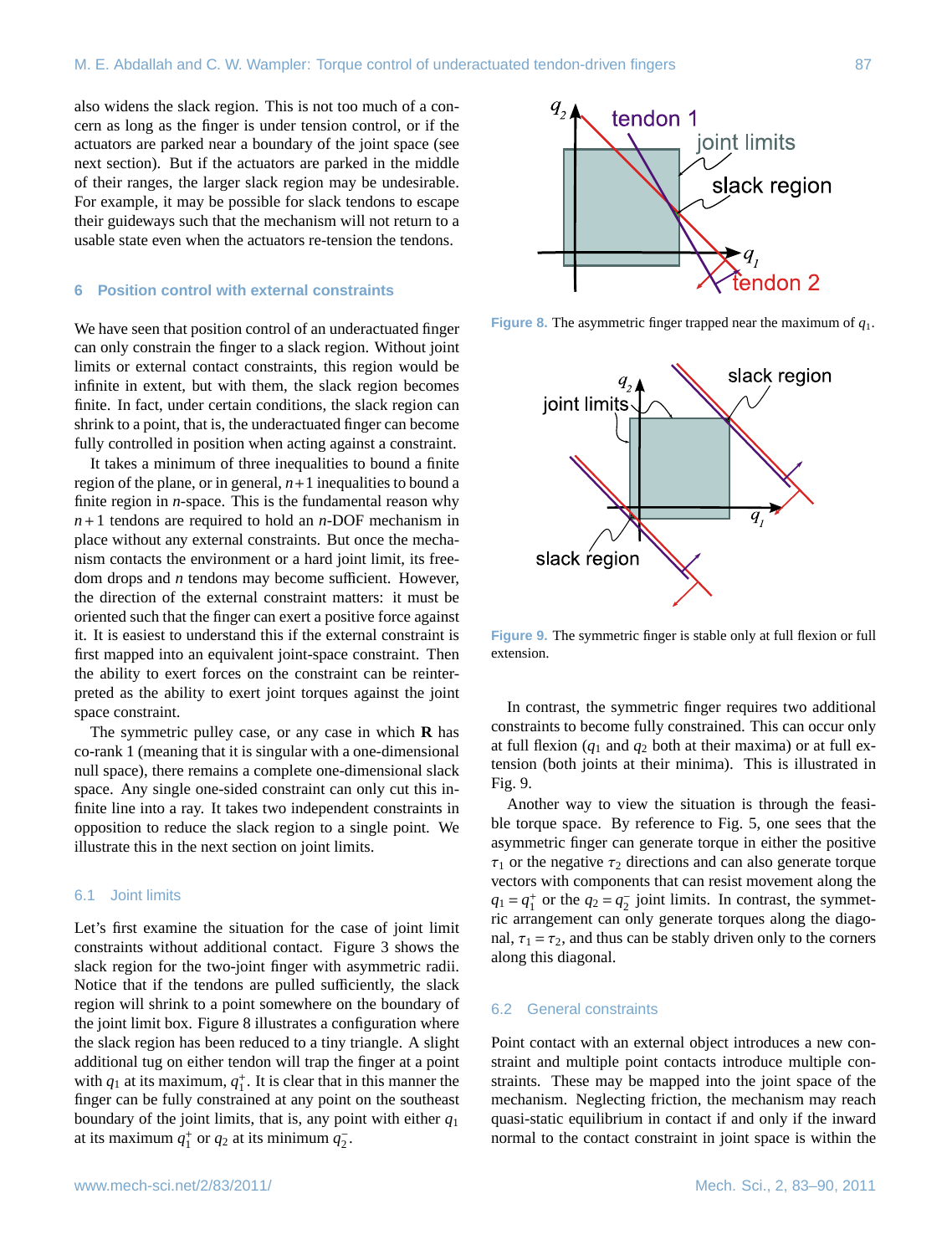

<span id="page-5-0"></span>**Figure 10.** Equilibrium conditions for a asymmetric finger touching a general constraint. Constraint inner normal (red) is directed into the superimposed feasible torque region.

set of feasible torques. In other words, the robot must be able to exert positive force along the normal to the constraint.

For our example of the 2-DOF finger, it is convenient to visualize this by overlaying the feasible torque diagram, Fig. [5,](#page-3-0) onto the constraint curve in joint space, as shown in Fig. [10.](#page-5-0) In the figure, the feasible torque region has been superimposed at two different points along the contact constraint curve. Since the inner normal at those points are directed into the feasible torque region, a positive contact force can be applied normal to the constraint and equilibrium is possible.

We note that if friction is present, then the range of slopes for the constraint curve where stable contact is possible expands. By the same token, since friction impedes the finger from sliding along the constraint, the range of slopes along which the finger can be driven along the constraint decreases.

If the finger is close to the symmetric design, the magnitude of the torque vector that can be generated perpendicular to the main diagonal is greatly diminished. Suppose that the constraint runs along the main diagonal. Even though in principle the finger can produce a force normal to the constraint, it can at best exert a small force towards it, and this will be further diminished by any friction in the mechanism. Furthermore, the torque vectors  $R_1$  and  $R_2$  are nearly opposed, so the direction of the resultant torque is highly sensitive to small errors in the tendon forces. For the finger to be well-controlled in sliding contact along such a constraint, its design must be sufficiently asymmetric to give a wellconditioned tendon map matrix **R**.

So far, we have visualized the constraints only in the joint space. One may also consider the equivalent picture at the contact point. Let *v* be the velocity of the contact point and let  $F$  be the force exerted on the environment by the finger at the contact point. We have the usual velocity and force relations:

$$
\mathbf{J}\dot{\mathbf{q}} = \mathbf{v}, \qquad \tau = \mathbf{J}^T F, \tag{10}
$$

where **J** is the Jacobian for the contact point. From these and Eq. [\(1\)](#page-1-2),

$$
F = \mathbf{J}^{-T} \mathbf{R} f. \tag{11}
$$

Thus, in operational space, the columns of  $J^{-T}R$  play the analogous role as the columns of **R** play in building the feasible torque region. The external constraints that can be stably contacted with a single point contact are those whose inward normal lies within the positive range space of **J** <sup>−</sup>*<sup>T</sup>***R**.

Two-point contact is another matter. This may occur when the fingertip is inserted into a corner feature or it may occur when the inner and outer phalanges each contact an object within a grasp. Now, the constraints give two inward normals in the joint-space diagram and the finger gives the two vectors  $\mathbf{R}_1$  and  $\mathbf{R}_2$ , as usual. Each of these defines a feasible parallelogram, and as long as there is an overlap between them, there exists sets of tendon forces that stably direct the finger into the constraint.

### **7 Higher DOF fingers**

Although we have illustrated all the above concepts on a 2- DOF finger, they apply equally well on any *n*-DOF manipulator controlled by *n* tendons. We discuss here some of the subtleties of the general case.

The feasible torque space, i.e. the positive range space of **R**, determines what kind of constraints can be stably contacted. Suppose we consider only joint limits. If **R** has *n* independent columns, i.e., if it is nonsingular, then it takes only 1 additional constraint to reach an equilibrium among the total of  $n+1$  forces, all nonzero. Accordingly, any face of the joint limit polytope is a candidate for stable positioning. However, we need the additional fact that all the tendon forces are positive and the net torque is directed along the inward normal of the joint limit constraint (which is to say, an outward normal of the limit polytope). Only certain faces are oriented such that this is possible. Let  $e_i$  be an elementary vector with 1 in the *i*-th position and zeros elsewhere. Then, the mechanism can achieve equilibrium on the positive  $e_i$  face of the joint limits if and only if there is an all positive solution *f* of

$$
e_i = \mathbf{R}f,\tag{12}
$$

or in other words, if  $\mathbb{R}^{-1}e_i$  has all positive elements. When this condition is satisfied, we will say that the face is "stable". The opposing face in the  $-e_i$  direction is stable if and only if  $-**R**$ <sup>-*T*</sup> $e_i$  is all positive, which means that only one of two opposing faces can be stable.

Where two faces meet, that is, on a (*n*−2)-dimensional "edge" of the joint limit polytope, equilibrium is possible if at least one of the faces is stable. However, there is an additional freedom to exert forces on both faces simultaneously, hence the condition to be stable on the edge where the  $e_i$  and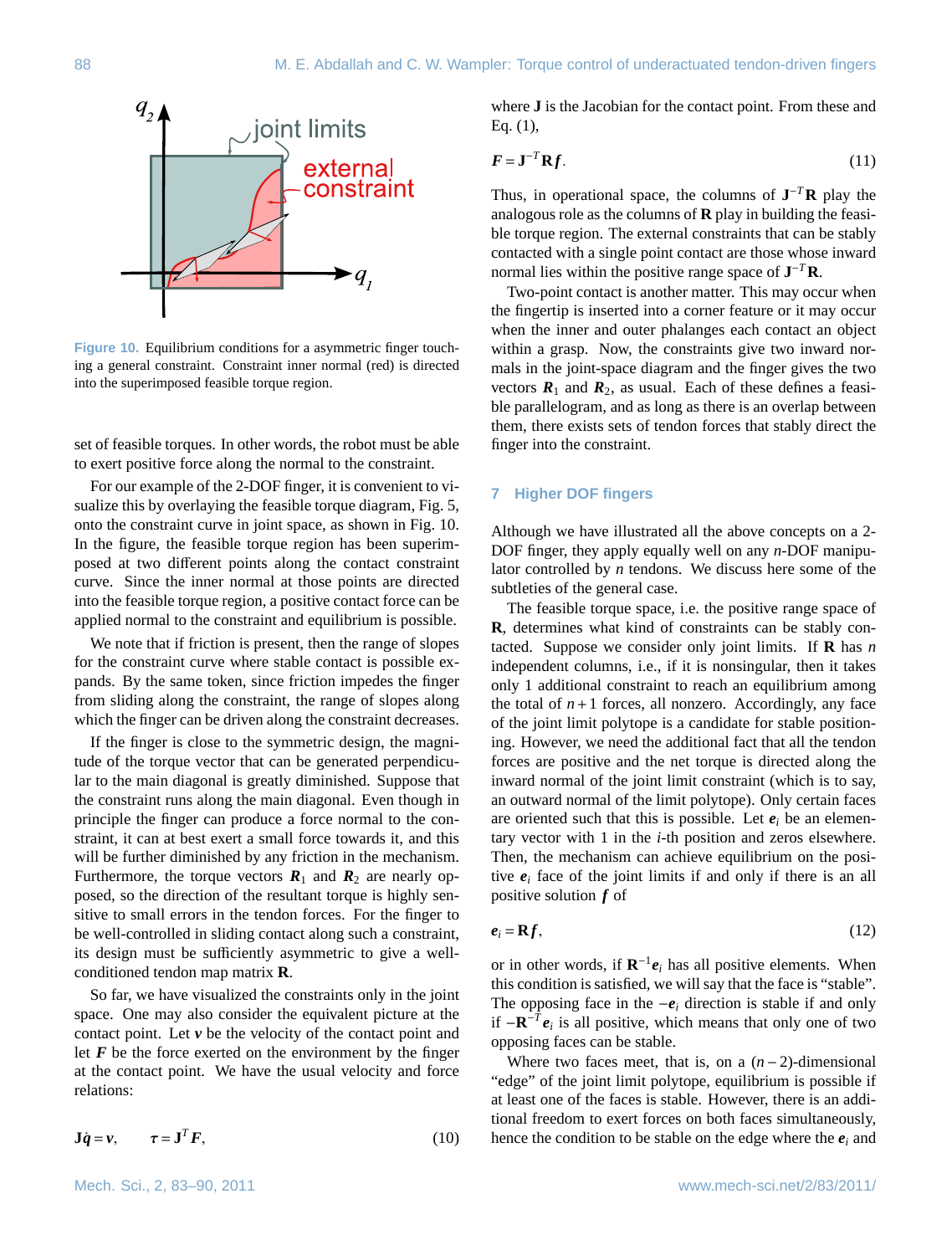$e_i$  faces meet is that there must exist an all positive solution  $(\lambda_i, \lambda_j, f)$  to

$$
\boldsymbol{e}_i \lambda_i + \boldsymbol{e}_j \lambda_j = \mathbf{R} \boldsymbol{f}.\tag{13}
$$

(The obvious sign adjustment is made for a face in the −*e<sup>i</sup>* direction.) Accordingly, write the solution for *f* in terms of  $\lambda = (\lambda_i, \lambda_j)^T$  as

$$
f = \left[\mathbf{R}^{-1}e_i \quad \mathbf{R}^{-1}e_j\right] \lambda = W\lambda. \tag{14}
$$

If either column is all positive, there is an all positive solution for *f*. If any row of *W* is all negative, then there is no allpositive solution. All positive rows give a positive left-hand side no matter what positive  $\lambda$  is used. So the only problems are the rows with one positive and one negative entry. To this end, consider the  $2\times 2$  system

$$
\mathbf{w} = \begin{bmatrix} a & -b \\ -c & d \end{bmatrix} \lambda, \tag{15}
$$

where *<sup>a</sup>*,*b*,*c*,*<sup>d</sup>* are all positive. It is easy to show that there is an all-positive solution  $(w, \lambda)$  if and only if

<span id="page-6-0"></span>
$$
d/c > b/a.
$$
 (16)

This must be true for every  $2 \times 2$  minor of *W*. So scanning the rows of *<sup>W</sup>*, one picks out the smallest *<sup>d</sup>*/*<sup>c</sup>* and the largest  $b/a$ . If these satisfy Eq. [\(16\)](#page-6-0), then the edge is stable. Notice that it is possible for the edge to be stable even if neither of the adjoining faces is.

It is more difficult to assess lower-dimensional facets. However, let's examine the extreme case of a vertex. In particular, let's consider the vertex where all joints are at their upper limits. Hence, the question of stability comes to the existence of an all-positive solution to

$$
IA = \mathbf{R}f. \tag{17}
$$

If **R** has an all-positive column, then this equation has allpositive solutions. However, this is a sufficient but not necessary condition, as is clear from the discussion on edges above. In general, the question of whether an all-positive solution exists has no simple solution, but the question can always be answered using the techniques of Linear Programming. As in the (*n*−2) dimensional edge case above, it is clearly necessary that every row of **R** have at least one positive element; otherwise the associated element of  $\lambda$  is always negative for nonzero positive *f*. If we also want the opposing vertex where all joints are at their minima to be a stable point, then we need an all-positive solution to  $-I\lambda = \mathbf{R}f$ , or equivalently,  $\lambda = (-\mathbf{R})f$ . So the same logic that applies to **R** in the former case now applies to −**R**.

Although the condition of an all-positive column is not necessary, it does offer a simple condition for the design of a basic gripper finger. For a finger designed to wrap around an external object in one direction and fully extend in the other direction, it suffices for **R** to have one all-positive and one all-negative column.

## **8 Conclusions**

We have examined possible design and control trade-offs for underactuated tendon-driven mechanisms, in particular, *n*-DOF mechanisms driven by only *n* tendons. One would like to operate a tendon-driven mechanism without allowing slack in any tendon. One would also like to reliably drive the mechanism to certain configurations where the mechanism will be in stable equilibrium. Finally, when the mechanism is in contact with the environment, one might like to be able to move the contact point along the environmental obstacle. This article examines the trade-offs between these objectives as they depend on the tendon map matrix **R** that relates tendon tensions to joint torques. Our objective is to present the fundamental ideas, including the idea of a slack region and torque controllability. To keep the analysis simple, we ignore friction, which may occur in the finger joints and tendon transmission elements, and we assume inelastic tendons. There would be value in developing more a sophisticated analysis that includes these neglected effects.

Mechanisms can be classified according to whether **R** is singular or nonsingular. In the singular case, we assume **R** has rank *n*−1, leaving a one DOF null-space. (**R** with lower rank are not practically useful.) If the elements of this null vector are all of the same sign, then the tendons can all be in tension without generating any torque at the joints. Although this is a desirable characteristic, it comes at a price: the mechanism also has a 1-dimensional slack region that is limited only by the joint limits of the mechanism. To reach a stable equilibrium, the mechanism must meet up with at least two obstacles, either two joint limits or two point contacts with the environment (or one of each).

By choosing **R** to be nonsingular, the set of feasible torques becomes an *n*-dimensional parallelotope (a parallelogram in the case of  $n = 2$ ). One can drive the mechanism in any direction within the positive range space of **R**. The slack region changes to a cone extending from the point where all tendons are taut. If one locks the actuators in place, the mechanism can freely move within this cone and the tendons lose tension. On the good side, the motion is limited in the sense that it cannot go beyond the vertex of the cone. This characteristic is valuable, and it gives the mechanism the capability of reaching a stable equilibrium with only a single point of contact or a single joint limit.

These concepts are examined thoroughly in the case of a 2-DOF finger. It is shown that to get a nonsingular **R** that can both flex and extend the finger, then at least one pulley radius must be different than the others. We call this an asymmetrical design. We illustrate how the asymmetric finger can be fully flexed and fully extended and also can move along two of four boundaries where one joint is at a limit. It can also scan some external obstacles. We detail how to tell which joint limits and which obstacle shapes can be scanned in quasi-static equilibrium. In contrast, a symmetric finger can only come to equilibrium when trapped at